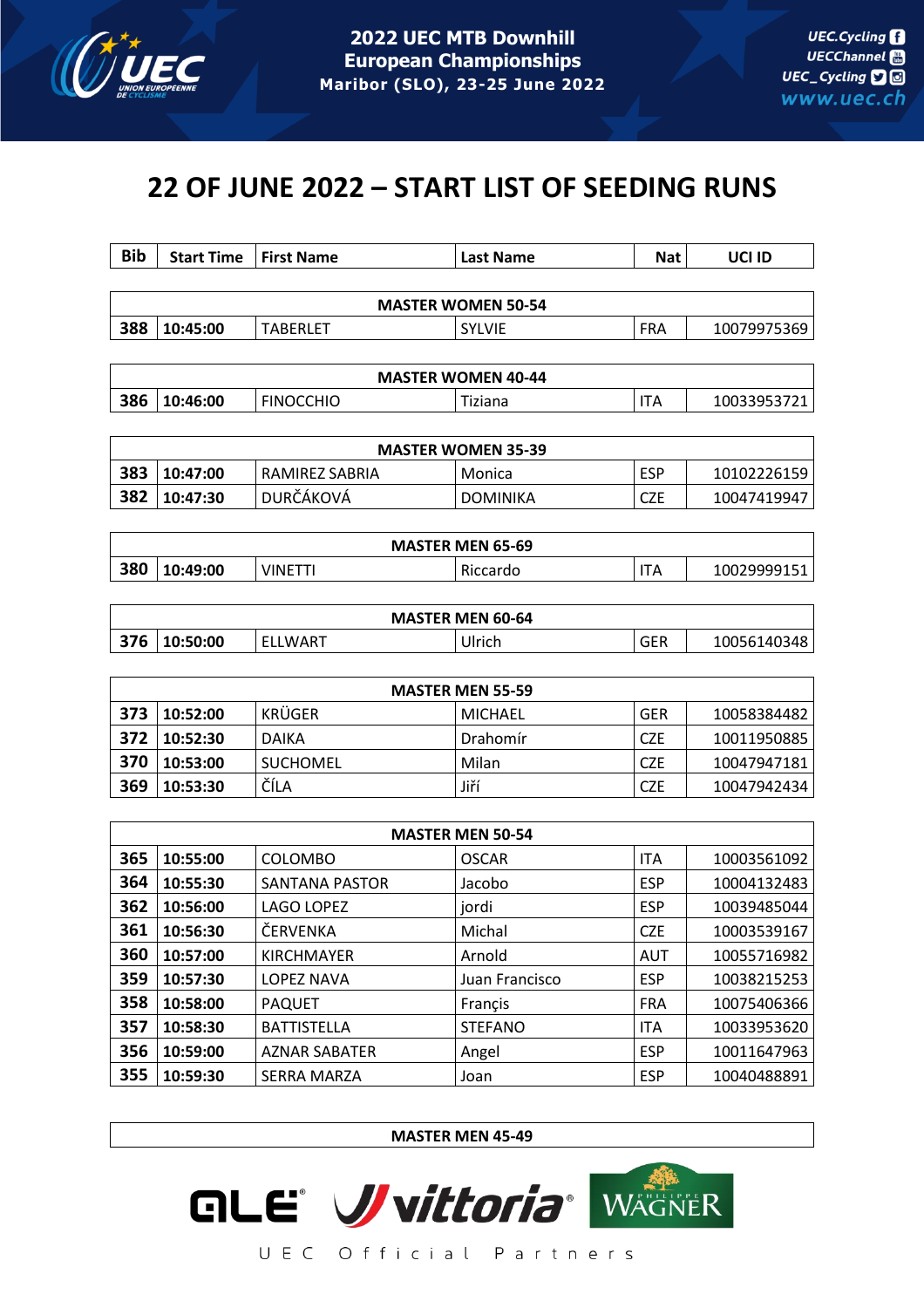

| 352 | 11:01:00 | PI TEIXIDOR          | Xavier       | <b>ESP</b> | 10089653848 |
|-----|----------|----------------------|--------------|------------|-------------|
| 351 | 11:01:30 | <b>HOSTETTLER</b>    | <b>HEINZ</b> | SUI        | 10003764691 |
| 350 | 11:02:00 | <b>SERRANO BERNI</b> | Antonio      | <b>ESP</b> | 10038150989 |
| 349 | 11:02:30 | ALLEVA               | <b>PAOLO</b> | <b>ITA</b> | 10005589810 |
| 348 | 11:03:00 | SALVADOR VALERO      | Santiago     | <b>ESP</b> | 10106459908 |
| 347 | 11:03:30 | <b>KNAP</b>          | Jiří         | <b>CZE</b> | 10046879070 |

| <b>MASTER MEN 40-44</b> |          |                    |             |            |             |  |  |  |
|-------------------------|----------|--------------------|-------------|------------|-------------|--|--|--|
| 344                     | 11:05:00 | <b>HÖHNE</b>       | Maik        | <b>GER</b> | 10054461036 |  |  |  |
| 343                     | 11:05:30 | <b>HEITMANN</b>    | Sven        | <b>GER</b> | 10076658575 |  |  |  |
| 342                     | 11:06:00 | <b>NOVÁK</b>       | Petr        | <b>CZE</b> | 10094509710 |  |  |  |
| 340                     | 11:06:30 | <b>COLLET</b>      | Julien      | <b>FRA</b> | 10011921179 |  |  |  |
| 338                     | 11:07:00 | <b>BIGONI</b>      | Jérôme      | <b>FRA</b> | 10092177767 |  |  |  |
| 337                     | 11:07:30 | ČERMÁK             | Michal      | <b>CZE</b> | 10130120935 |  |  |  |
| 336                     | 11:08:00 | <b>BAGO MORE</b>   | Jordi       | <b>ESP</b> | 10003441258 |  |  |  |
| 335                     | 11:08:30 | CAZALILLA CALDERON | Juan Jose   | <b>ESP</b> | 10042710191 |  |  |  |
| 334                     | 11:09:00 | <b>TICHÝ</b>       | Vladimír    | <b>SVK</b> | 10005525849 |  |  |  |
| 333                     | 11:09:30 | <b>GOLA</b>        | Petr        | <b>CZE</b> | 10047300214 |  |  |  |
| 331                     | 11:10:00 | <b>GENIN</b>       | Rémy        | <b>FRA</b> | 10074050285 |  |  |  |
| 330                     | 11:10:30 | <b>WHITE</b>       | <b>NEIL</b> | <b>GBR</b> | 10018518694 |  |  |  |

| <b>MASTER MEN 35-39</b> |          |                       |              |            |             |  |  |
|-------------------------|----------|-----------------------|--------------|------------|-------------|--|--|
| 327                     | 11:13:00 | <b>VAUH</b>           | Miran        | <b>SLO</b> | 10004274549 |  |  |
| 326                     | 11:13:30 | <b>VOLF</b>           | Bostjan      | <b>SLO</b> | 10003369823 |  |  |
| 325                     | 11:14:00 | <b>JONES</b>          | Stuart       | <b>GBR</b> | 10084260749 |  |  |
| 323                     | 11:14:30 | <b>MARTELLI</b>       | Paolo        | <b>ITA</b> | 10030295104 |  |  |
| 322                     | 11:15:00 | <b>HEMELSOEN</b>      | Jelle        | <b>BEL</b> | 10054657763 |  |  |
| 319                     | 11:15:30 | <b>HEROLD</b>         | Benjamin     | <b>GER</b> | 10060387534 |  |  |
| 318                     | 11:16:00 | ORSELLY               | Régis        | <b>FRA</b> | 10014691743 |  |  |
| 317                     | 11:16:30 | <b>MOUREK</b>         | Ondřej       | <b>CZE</b> | 10106626222 |  |  |
| 315                     | 11:17:00 | <b>PECHNÍK</b>        | Petr         | <b>CZE</b> | 10047020732 |  |  |
| 314                     | 11:17:30 | <b>KOMÍNEK</b>        | Petr         | <b>CZE</b> | 10130972313 |  |  |
| 313                     | 11:18:00 | <b>CANALS FLIX</b>    | Pasqual      | <b>ESP</b> | 10003523306 |  |  |
| 312                     | 11:18:30 | JAVORNÍK              | Ján          | <b>SVK</b> | 10004638604 |  |  |
| 311                     | 11:19:00 | <b>MARTOS GARRIDO</b> | Antonio Luis | <b>ESP</b> | 10041534269 |  |  |

| <b>WOMEN U15</b> |          |                |          |            |             |  |  |
|------------------|----------|----------------|----------|------------|-------------|--|--|
| 294              | 11:35:00 | <b>STERGAR</b> | Eva Zala | <b>SLO</b> | 10123520285 |  |  |
|                  |          |                |          |            |             |  |  |

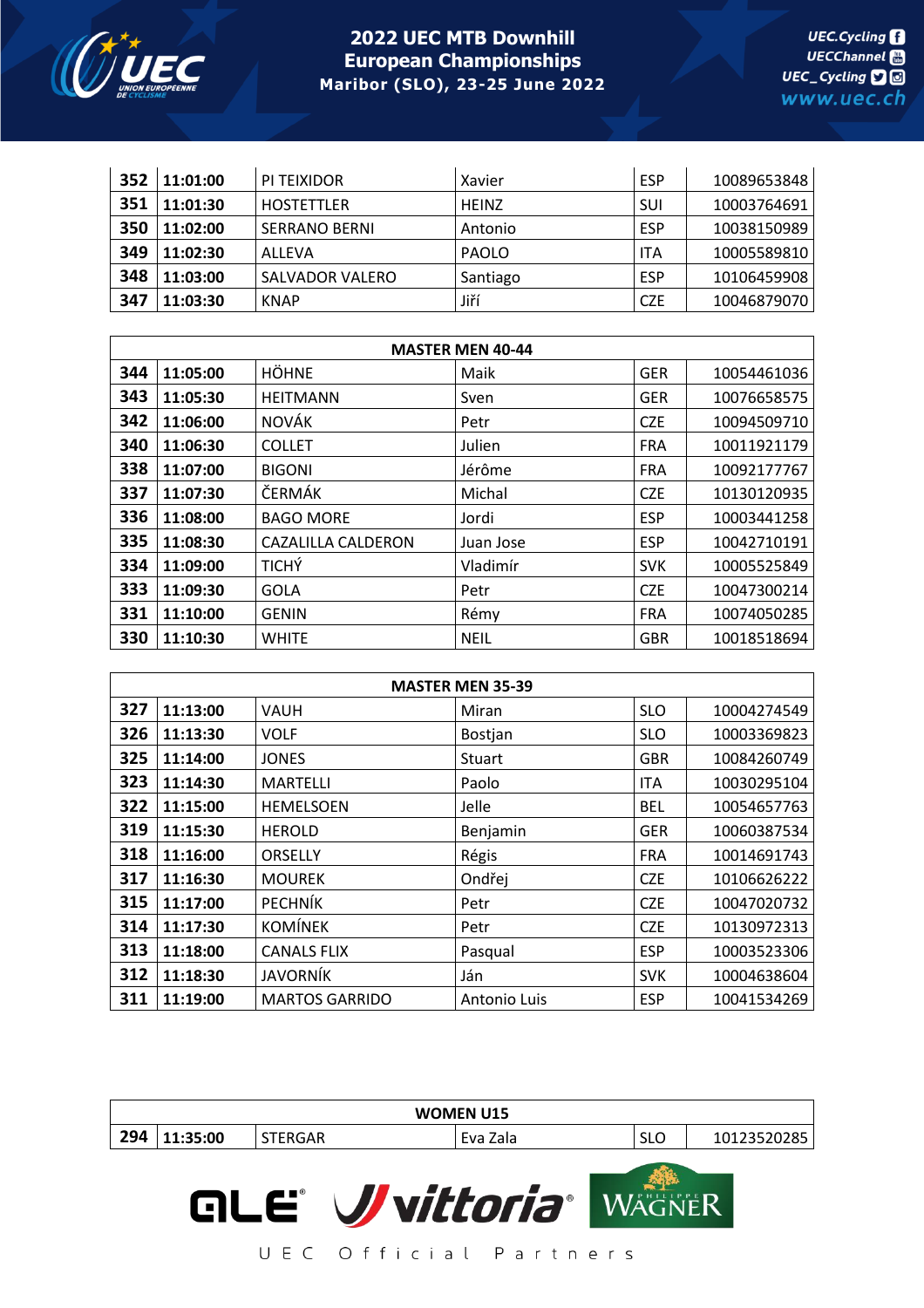

|     | 293 11:35:30 | <b>FRENER</b> | Lina       | AUT        | 10077139131 |
|-----|--------------|---------------|------------|------------|-------------|
|     | 292 11:36:00 | ZIERL         | Rosa       | AUT        | 10095234075 |
| 291 | 11:36:30     | <b>JENSEN</b> | Rosa Marie | <b>DEN</b> | 10122689321 |

| <b>WOMEN U17</b> |          |                     |               |            |             |  |  |  |
|------------------|----------|---------------------|---------------|------------|-------------|--|--|--|
| 307              | 11:40:00 | KADLECOVÁ           | Karolína      | <b>CZE</b> | 10083934585 |  |  |  |
| 305              | 11:40:30 | <b>JAAX</b>         | Maxima        | <b>GER</b> | 10114362778 |  |  |  |
| 304              | 11:41:00 | <b>DUDEK</b>        | Amelia        | <b>POL</b> | 10129478210 |  |  |  |
| 303              | 11:41:30 | <b>BONNAURE</b>     | Lais          | <b>FRA</b> | 10120126501 |  |  |  |
| 301              | 11:42:00 | <b>GRANDOUILLER</b> | Emy           | <b>FRA</b> | 10067323640 |  |  |  |
| 298              | 11:42:30 | <b>HALMAI</b>       | Abigél        | <b>HUN</b> | 10128809314 |  |  |  |
| 297              | 11:43:00 | <b>BESSON</b>       | <b>SOLINE</b> | <b>FRA</b> | 10107762435 |  |  |  |
| 296              | 11:43:30 | SNORRADÓTTIR        | Sól           | ISL        | 10125186968 |  |  |  |

|     | <b>MEN U15</b> |                         |               |            |             |  |  |  |
|-----|----------------|-------------------------|---------------|------------|-------------|--|--|--|
| 239 | 11:47:00       | <b>DJUPAROV</b>         | Dimitar       | <b>BUL</b> | 10112002244 |  |  |  |
| 238 | 11:47:30       | ČEH                     | Miha          | <b>SLO</b> | 10017597703 |  |  |  |
| 237 | 11:48:00       | <b>SEGATTINI</b>        | Diego         | <b>GER</b> | 10048468254 |  |  |  |
| 236 | 11:48:30       | <b>MÄEUIBO</b>          | Riko          | <b>EST</b> | 10096620064 |  |  |  |
| 235 | 11:49:00       | <b>GRIP HAGLEV</b>      | Nicolai       | <b>NOR</b> | 10084116158 |  |  |  |
| 234 | 11:49:30       | <b>HOSPITAL SABATER</b> | Lluc          | <b>ESP</b> | 10088986265 |  |  |  |
| 233 | 11:50:00       | <b>HURTA</b>            | Štěpán        | <b>CZE</b> | 10129098694 |  |  |  |
| 232 | 11:50:30       | JANEŠÍK                 | Juraj         | <b>SVK</b> | 10117790619 |  |  |  |
| 231 | 11:51:00       | <b>BRIZIN</b>           | Sacha Gabriel | <b>FRA</b> | 10091984070 |  |  |  |
| 230 | 11:51:30       | <b>FRITSCH</b>          | Aris          | <b>AUT</b> | 10090407418 |  |  |  |
| 229 | 11:52:00       | <b>CROSS</b>            | Rowan         | <b>GBR</b> | 10070969123 |  |  |  |
| 228 | 11:52:30       | RAYMOND                 | Colin         | <b>FRA</b> | 10056892201 |  |  |  |
| 227 | 11:53:00       | <b>SCHNEEBERGER</b>     | Raoul         | SUI        | 10097972812 |  |  |  |
| 226 | 11:53:30       | ŽVEGLA                  | Max           | <b>SLO</b> | 10108127601 |  |  |  |
| 225 | 11:54:00       | <b>VODAN</b>            | Vincent       | <b>GER</b> | 10117234483 |  |  |  |
| 224 | 11:54:30       | LAVAL                   | LOYS          | <b>FRA</b> | 10056985763 |  |  |  |
| 223 | 11:55:00       | <b>KALINŠEK</b>         | Ažbe          | <b>SLO</b> | 10017595376 |  |  |  |
| 222 | 11:55:30       | KÜGEL                   | Lenny         | <b>GER</b> | 10129166695 |  |  |  |
| 221 | 11:56:00       | <b>CSUTAK</b>           | Bence Máté    | <b>HUN</b> | 10094206784 |  |  |  |
| 220 | 11:56:30       | <b>GRIFFITHS</b>        | Felix         | <b>GBR</b> | 10126069062 |  |  |  |
| 219 | 11:57:00       | MYNAŘÍK                 | Štěpán        | <b>CZE</b> | 10117726860 |  |  |  |
| 218 | 11:57:30       | <b>TANDARA</b>          | Richard       | <b>SVK</b> | 10107167200 |  |  |  |
| 217 | 11:58:00       | <b>KLAUSMANN</b>        | Levin         | <b>GER</b> | 10114802615 |  |  |  |
| 216 | 11:58:30       | <b>NISBET</b>           | Stan          | <b>GBR</b> | 10131401133 |  |  |  |
| 215 | 11:59:00       | <b>FRITSCH</b>          | Sandro        | <b>AUT</b> | 10090409034 |  |  |  |
| 214 | 11:59:30       | OBERTÁŠ                 | Filip         | <b>SVK</b> | 10119233996 |  |  |  |

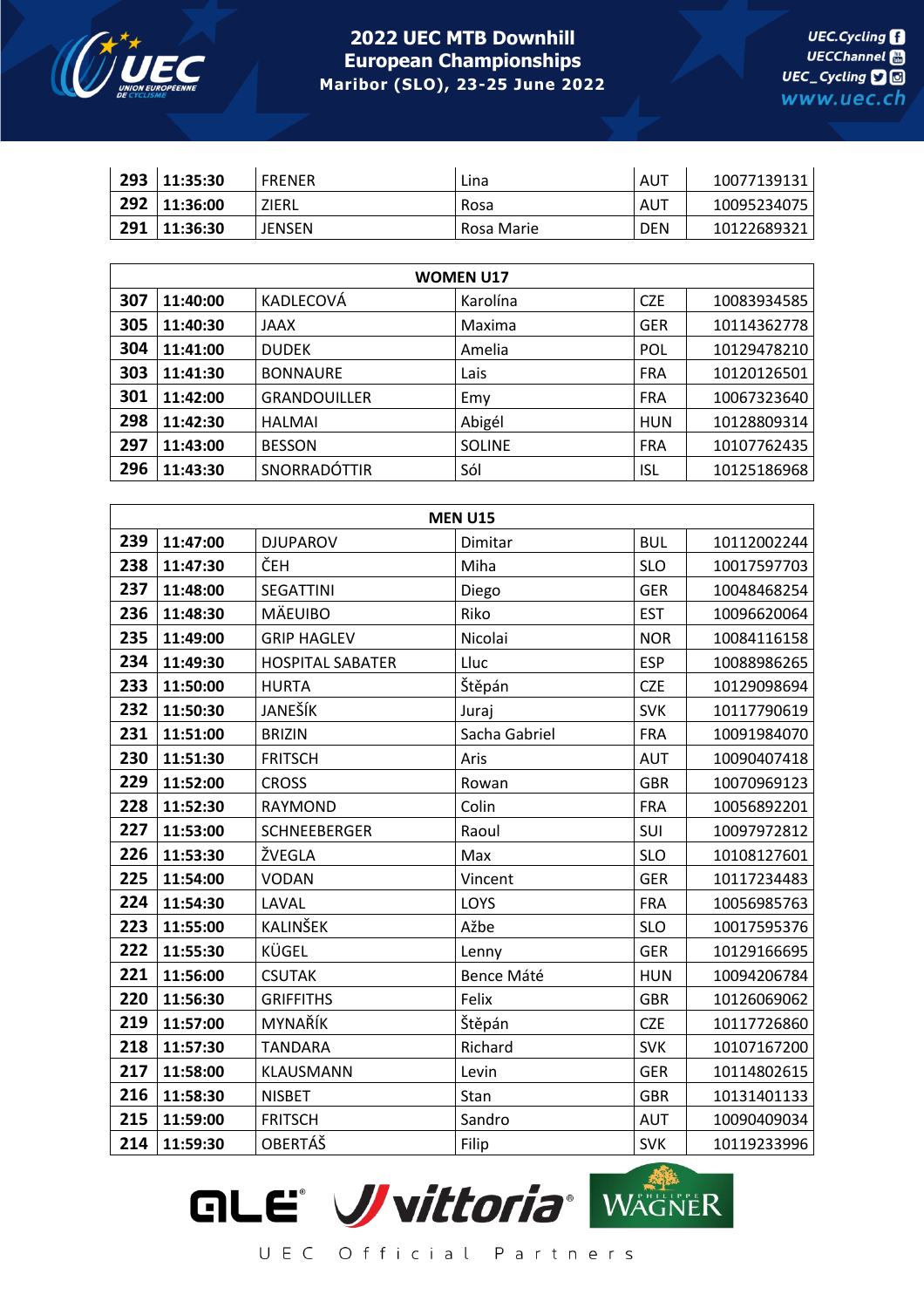

| 213 | 12:00:00 | FASL                    | Felix            | <b>AUT</b> | 10127856892 |
|-----|----------|-------------------------|------------------|------------|-------------|
| 212 | 12:00:30 | <b>BONHOMME</b>         | Tony             | <b>FRA</b> | 10056258566 |
| 209 | 12:01:00 | <b>ELLER</b>            | Lois             | <b>GER</b> | 10118291682 |
| 207 | 12:01:30 | <b>VOGL</b>             | Xaver            | <b>AUT</b> | 10105833650 |
| 206 | 12:02:00 | ŽIŽEK                   | Žiga             | <b>SLO</b> | 10123519780 |
|     |          |                         |                  |            |             |
|     |          |                         | <b>MEN U17</b>   |            |             |
| 283 | 12:06:00 | BABAČIČ                 | Maj              | <b>SLO</b> | 10091212518 |
| 282 | 12:06:30 | <b>PELLETIER</b>        | Rafaël           | <b>FRA</b> | 10056746091 |
| 281 | 12:07:00 | <b>GORINAS</b>          | Lucas            | <b>FRA</b> | 10066781349 |
| 279 | 12:07:30 | <b>MASCHERINI</b>       | Lorenzo          | <b>ITA</b> | 10031568531 |
| 278 | 12:08:00 | <b>FARKAS</b>           | Kornél           | <b>HUN</b> | 10118929761 |
| 277 | 12:08:30 | VAJHANDL                | Urban            | <b>SLO</b> | 10129957348 |
| 276 | 12:09:00 | <b>ROCHET</b>           | Malo             | <b>FRA</b> | 10056923725 |
| 275 | 12:09:30 | <b>KOCH</b>             | Julian           | AUT        | 10107553883 |
| 273 | 12:10:00 | HÚŠŤ                    | Kryštof          | <b>CZE</b> | 10064191651 |
| 272 | 12:10:30 | <b>ALRAN</b>            | Max              | <b>FRA</b> | 10067315657 |
| 271 | 12:11:00 | <b>OSTFELD</b>          | Roee             | <b>ISR</b> | 10117608541 |
| 270 | 12:11:30 | <b>ALRAN</b>            | Till             | <b>FRA</b> | 10067316162 |
| 269 | 12:12:00 | <b>KADLEC</b>           | Přemysl          | <b>CZE</b> | 10094811521 |
| 268 | 12:12:30 | <b>VORLÍČEK</b>         | Marián           | <b>CZE</b> | 10106630262 |
| 266 | 12:13:00 | <b>ILIEV</b>            | Bozhidar         | <b>BUL</b> | 10106983607 |
| 265 | 12:13:30 | <b>HUTER</b>            | Mike Leon        | SUI        | 10036139049 |
| 264 | 12:14:00 | <b>FENDER</b>           | Marco            | <b>AUT</b> | 10113367116 |
| 263 | 12:14:30 | <b>HAUSER</b>           | <b>CHRISTIAN</b> | <b>ITA</b> | 10093968631 |
| 262 | 12:15:00 | <b>MEERSTADT</b>        | Boudewijn        | <b>NED</b> | 10119258955 |
| 261 | 12:15:30 | <b>DARABOS</b>          | Olivér           | <b>HUN</b> | 10129457594 |
| 259 | 12:16:00 | <b>KIRCHMAYER LOPEZ</b> | Falu             | <b>ESP</b> | 10117373317 |
| 258 | 12:16:30 | <b>PETERSON</b>         | Mark             | <b>EST</b> | 10118298453 |
| 257 | 12:17:00 | <b>HORÁK</b>            | Martin           | <b>CZE</b> | 10059736220 |
| 256 | 12:17:30 | <b>KROMPOLC</b>         | Lukáš            | <b>CZE</b> | 10106649662 |
| 255 | 12:18:00 | <b>GRIFFITHS</b>        | Oscar            | <b>GBR</b> | 10126068860 |
| 253 | 12:18:30 | <b>HLOBIL</b>           | Michal           | <b>SVK</b> | 10117783242 |
| 252 | 12:19:00 | <b>VOGL</b>             | Oliver           | <b>AUT</b> | 10077541578 |
| 251 | 12:19:30 | <b>CUENCA RAMIREZ</b>   | Manel            | <b>ESP</b> | 10088982730 |
| 249 | 12:20:00 | <b>BÍRÓ</b>             | Bence            | <b>HUN</b> | 10128808607 |
| 248 | 12:20:30 | LAGNEAU                 | lucas            | <b>FRA</b> | 10056728816 |
| 247 | 12:21:00 | LACHKOVIČ               | Jakub            | <b>SVK</b> | 10113391566 |
| 246 | 12:21:30 | SIGFÚSSON               | Björn            | <b>ISL</b> | 10125187069 |
| 245 | 12:22:00 | VAŠEK                   | Sebastian        | <b>CZE</b> | 10106572365 |
| 244 | 12:22:30 | <b>RANKOV</b>           | Rosen            | <b>BUL</b> | 10052869024 |

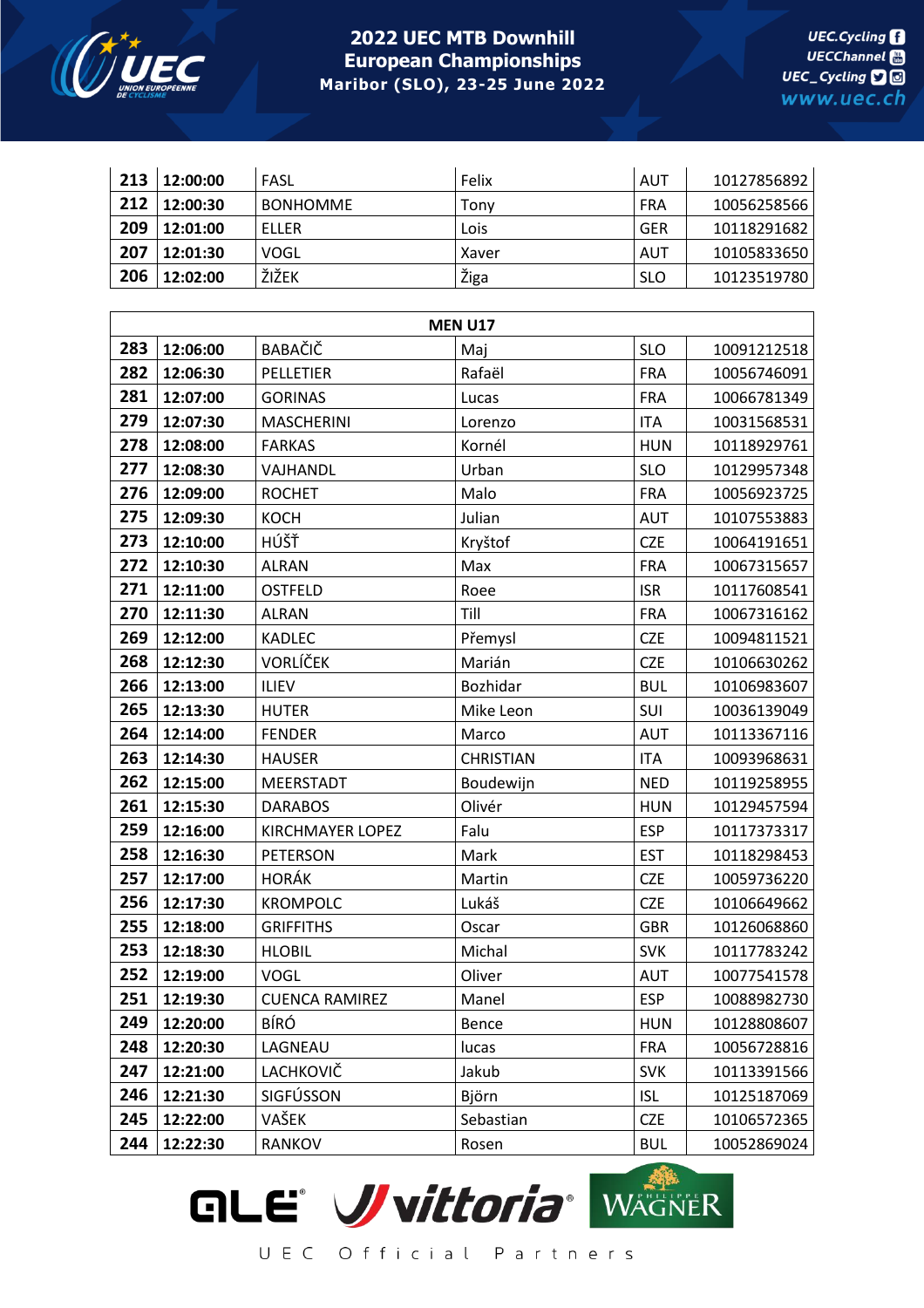

| 243 | 12:23:00     | VARAČKA        | Daniel | <b>SVK</b> | 10117556607 |
|-----|--------------|----------------|--------|------------|-------------|
| 242 | 12:23:30     | <b>FALQUET</b> | Mvlann | FRA        | 10056597258 |
|     | 241 12:24:00 | SIGURÐARSSON   | Anton  | <b>ISL</b> | 10125186867 |

| <b>WOMEN JUNIOR</b> |          |                     |         |            |             |  |
|---------------------|----------|---------------------|---------|------------|-------------|--|
| 201                 | 15:00:00 | <b>ELLER</b>        | Leni    | <b>GER</b> | 10130232988 |  |
| 199                 | 15:00:30 | KOŠÁRKOVÁ           | Sabina  | <b>CZE</b> | 10047336182 |  |
| 198                 | 15:01:00 | <b>SANDRIN</b>      | Giulia  | <b>ITA</b> | 10029211431 |  |
| 197                 | 15:01:30 | <b>PRIORI VIALE</b> | Sofia   | <b>ITA</b> | 10050693291 |  |
| 196                 | 15:02:00 | <b>TOSHEVA</b>      | Denitsa | <b>BUL</b> | 10106388671 |  |
| 195                 | 15:02:30 | KREJČÍ              | Amálie  | <b>CZE</b> | 10117347752 |  |
| 194                 | 15:03:00 | <b>BOULADOU</b>     | Lisa    | <b>FRA</b> | 10068920201 |  |
| 193                 | 15:03:30 | ZIELINSKA           | Oliwia  | <b>POL</b> | 10107420915 |  |
| 192                 | 15:04:00 | PETROVSKA           | Vanesa  | <b>SVK</b> | 10091207363 |  |
| 190                 | 15:04:30 | <b>HAUGOM</b>       | Kine    | <b>NOR</b> | 10020356644 |  |
| 189                 | 15:05:00 | YANKOVA             | Izabela | <b>BUL</b> | 10064376961 |  |

| <b>WOMEN ELITE</b> |          |                       |                |            |             |  |
|--------------------|----------|-----------------------|----------------|------------|-------------|--|
| 184                | 15:09:00 | <b>KVARAN</b>         | Helga Lísa     | <b>ISL</b> | 10049427645 |  |
| 183                | 15:09:30 | <b>GOMBALOVA</b>      | Vilma          | <b>SVK</b> | 10060441589 |  |
| 182                | 15:10:00 | OP DE BEECK           | Roos           | <b>BEL</b> | 10010855189 |  |
| 181                | 15:10:30 | <b>GERMANN</b>        | Anna Charlotte | <b>GER</b> | 10091269506 |  |
| 180                | 15:11:00 | <b>BULLIARD</b>       | Delphine       | SUI        | 10110223104 |  |
| 179                | 15:11:30 | <b>CHAPPAZ</b>        | Mélanie        | <b>FRA</b> | 10011008066 |  |
| 178                | 15:12:00 | SALLEGGER             | Kerstin        | AUT        | 10130519039 |  |
| 177                | 15:13:00 | <b>GIMENEZ</b>        | Nastasia       | <b>FRA</b> | 10054972308 |  |
| 185                | 15:14:00 | PI MADRENAS           | Mireia         | <b>ESP</b> | 10074935817 |  |
| 176                | 15:15:00 | <b>HORVAT</b>         | Špela          | <b>SLO</b> | 10007478074 |  |
| 174                | 15:16:00 | <b>FERGUSON</b>       | Louise-Anna    | <b>GBR</b> | 10058624760 |  |
| 173                | 15:17:00 | GAVA                  | <b>LISA</b>    | <b>ITA</b> | 10032602892 |  |
| 172                | 15:18:00 | <b>VAN DER VELDEN</b> | Siel           | <b>BEL</b> | 10056714062 |  |
| 171                | 15:19:00 | <b>NEISSL</b>         | Marlena        | <b>AUT</b> | 10052572465 |  |
| 170                | 15:20:00 | WIDMANN               | Veronika       | <b>ITA</b> | 10007423312 |  |
| 169                | 15:21:00 | <b>HRASTNIK</b>       | Monika         | <b>SLO</b> | 10017602955 |  |
| 167                | 15:22:00 | <b>BALANCHE</b>       | Camille        | SUI        | 10016567984 |  |

| <b>MEN JUNIORS</b> |          |              |      |            |             |
|--------------------|----------|--------------|------|------------|-------------|
| 157                | 15:26:00 | Kovacic      | Lars | SLO        | 10119485489 |
| 156                | 15:26:30 | <b>SIUDA</b> | Adam | <b>POL</b> | 10130551472 |

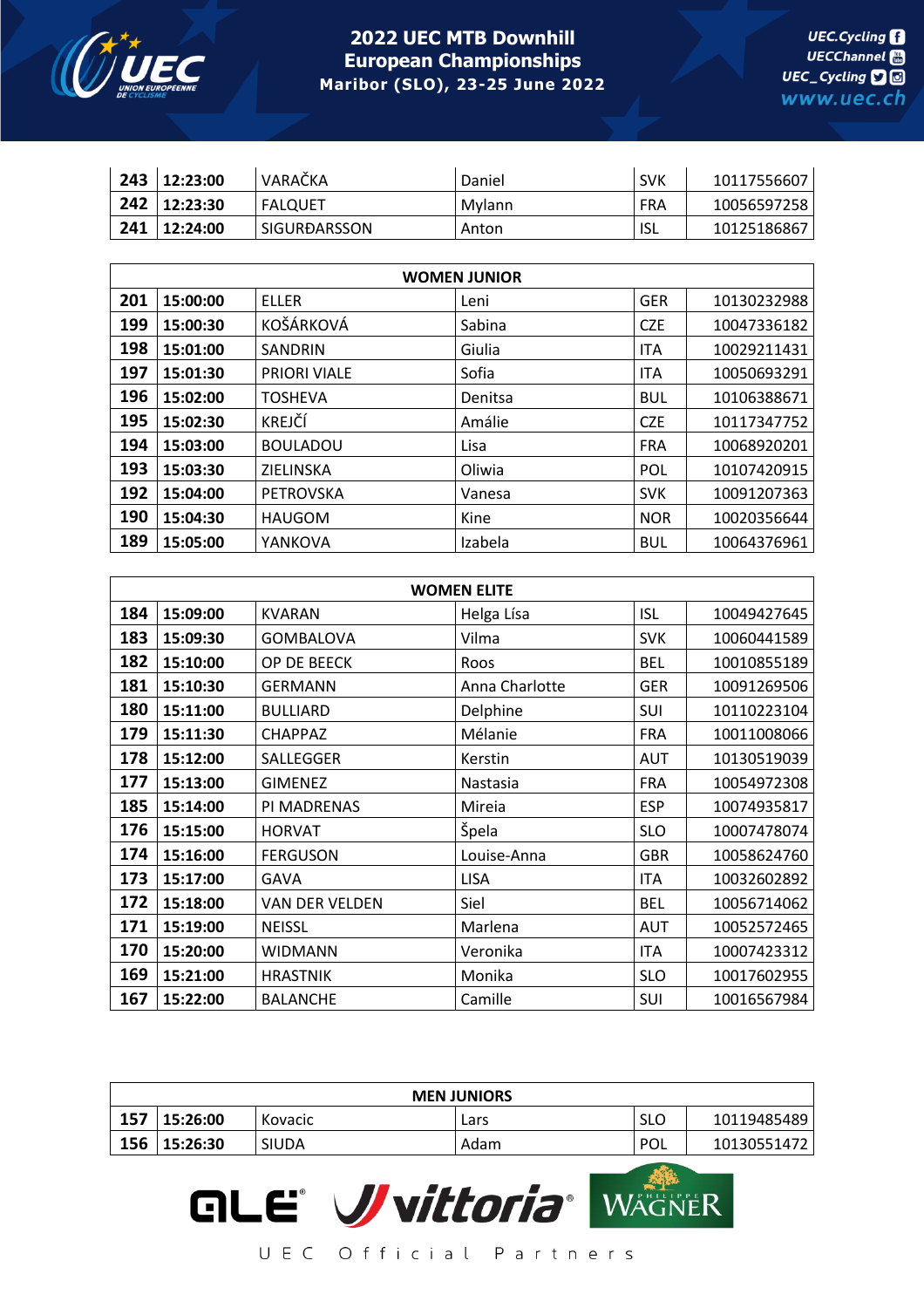

| 155 | 15:27:00 | <b>KRAUSS</b>         | Maximilian | <b>GER</b> | 10089076292 |
|-----|----------|-----------------------|------------|------------|-------------|
| 154 | 15:27:30 | <b>LEBOUCHER</b>      | Mathieu    | <b>FRA</b> | 10066778420 |
| 152 | 15:28:00 | POPOVIĆ               | Nino       | <b>SLO</b> | 10129205596 |
| 150 | 15:28:30 | <b>BONANOMI</b>       | Andrea     | <b>ITA</b> | 10032248541 |
| 149 | 15:29:00 | <b>HAUGOM</b>         | Emil       | <b>NOR</b> | 10020161533 |
| 147 | 15:29:30 | VAŠKO                 | Igor       | <b>SVK</b> | 10106951776 |
| 145 | 15:30:00 | <b>ROBERTS</b>        | Scott      | <b>IRL</b> | 10017129978 |
| 144 | 15:30:30 | <b>MCADAM</b>         | Fraser     | <b>GBR</b> | 10124172916 |
| 143 | 15:31:00 | <b>KAUPPINEN</b>      | Samu       | <b>FIN</b> | 10062031177 |
| 140 | 15:31:30 | <b>MIKOL</b>          | Jacob      | <b>AUT</b> | 10114765835 |
| 139 | 15:32:00 | YANKULOV              | Kaloyan    | <b>BUL</b> | 10118069289 |
| 138 | 15:32:30 | <b>GAWLAK - SOCKA</b> | Kacper     | POL        | 10117591464 |
| 137 | 15:33:00 | <b>JAAX</b>           | Luis       | <b>GER</b> | 10114363283 |
| 135 | 15:33:30 | <b>VENTURI</b>        | Patrick    | <b>ITA</b> | 10030890541 |
| 132 | 15:34:00 | <b>TICHY</b>          | Filip      | <b>SVK</b> | 10046038103 |
| 131 | 15:34:30 | <b>CELESTINA</b>      | Val        | <b>SLO</b> | 10097180139 |
| 130 | 15:35:00 | <b>GAZZOLA</b>        | Guglielmo  | <b>ITA</b> | 10052951573 |
| 129 | 15:35:30 | <b>DAGSSON</b>        | Elís       | <b>ISL</b> | 10129634723 |
| 128 | 15:36:00 | <b>KELLER</b>         | Dario      | SUI        | 10071403296 |
| 124 | 15:36:30 | <b>GRASLAUB MIRO</b>  | Arnau      | AND        | 10050975201 |
| 122 | 15:37:00 | PERFILLON             | Arthur     | <b>FRA</b> | 10056835213 |
| 121 | 15:37:30 | WEINHANDL             | Sebastian  | <b>AUT</b> | 10107264196 |
| 120 | 15:38:00 | <b>DOYCHEV</b>        | Velin      | <b>BUL</b> | 10092664585 |
| 117 | 15:38:30 | ABELLA                | Léo        | <b>FRA</b> | 10057059828 |
| 114 | 15:39:00 | <b>DRISCOLL</b>       | Toby       | <b>GBR</b> | 10111475919 |
| 113 | 15:39:30 | <b>PONTVIANNE</b>     | Nathan     | <b>FRA</b> | 10057982944 |
| 112 | 15:40:00 | <b>NOVOTNÝ</b>        | Robin      | <b>CZE</b> | 10047435711 |
| 111 | 15:40:30 | <b>FRANCOZ</b>        | Alix       | <b>FRA</b> | 10068762169 |
| 110 | 15:41:00 | <b>KOLLE</b>          | Nikolas    | <b>AUT</b> | 10035126209 |
| 109 | 15:41:30 | <b>VIARDOT</b>        | Kimi       | <b>FRA</b> | 10069254041 |
| 108 | 15:42:00 | <b>KOLEČÍK</b>        | Ondřej     | <b>CZE</b> | 10094113121 |
| 107 | 15:42:30 | MAZNEYKOV             | Dimitar    | <b>BUL</b> | 10052899841 |
| 106 | 15:43:00 | <b>CAPPELLO</b>       | Davide     | <b>ITA</b> | 10032715353 |

| <b>MEN ELITE</b> |          |                  |                    |            |             |
|------------------|----------|------------------|--------------------|------------|-------------|
| 98               | 15:47:00 | Podlipnik        | Enei               | <b>SLO</b> | 10062047547 |
| 96               | 15:47:30 | <b>DOMANEGG</b>  | Christian          | ITA        | 10073731805 |
| 95               | 15:48:00 | I OTHAX DUBEDOUT | Michael Jean Marie | FRA        | 10043749711 |

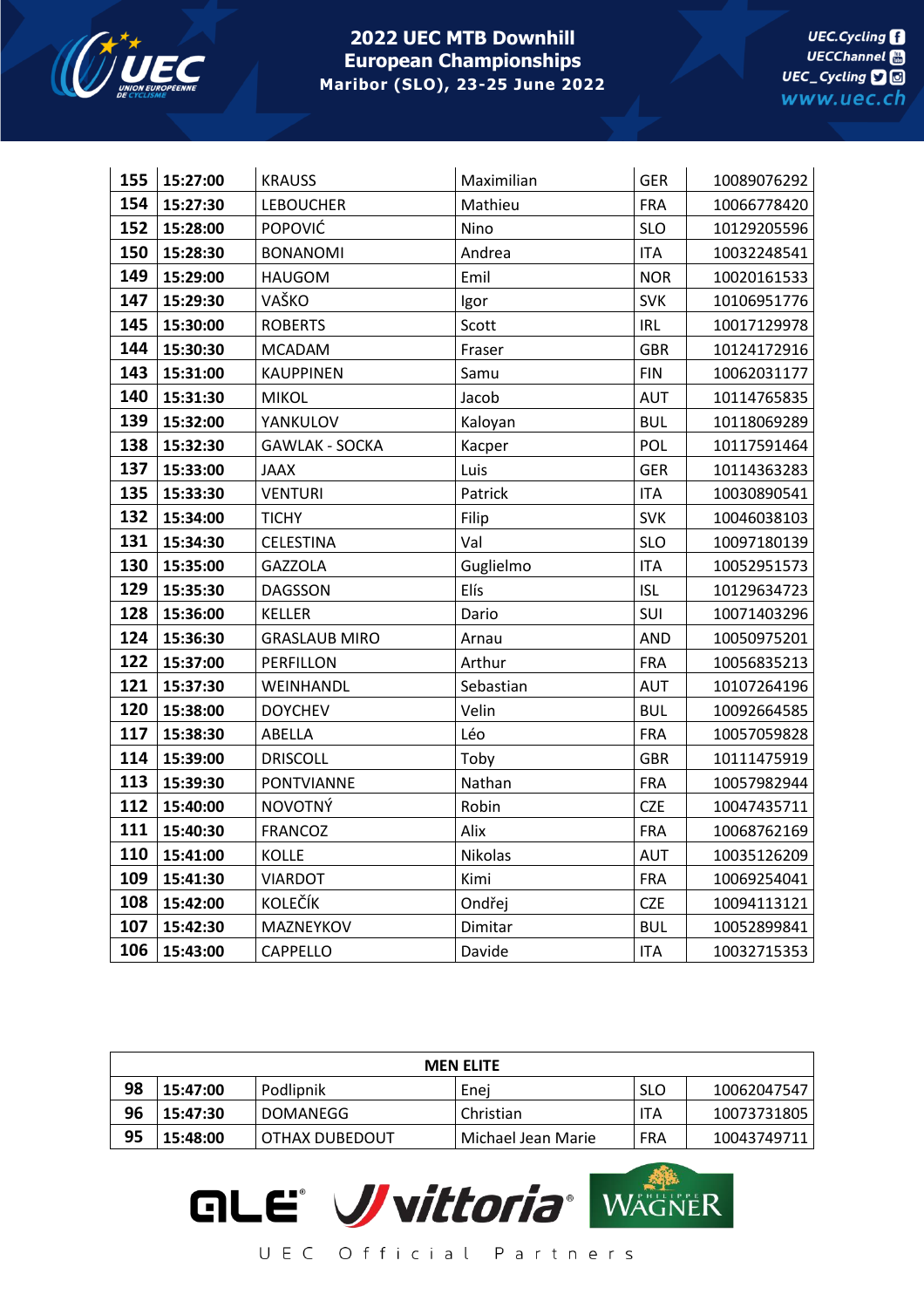

| 94 | 15:48:30 | <b>VENTURINI</b>         | Lorenzo         | <b>ITA</b> | 10033786090 |
|----|----------|--------------------------|-----------------|------------|-------------|
| 92 | 15:49:00 | <b>COLOMBO</b>           | Francesco       | <b>ITA</b> | 10008073010 |
| 90 | 15:49:30 | <b>VODAN</b>             | Friderik        | <b>GER</b> | 10106265100 |
| 89 | 15:50:00 | <b>ELSMORE</b>           | Tomas           | <b>GBR</b> | 10099714869 |
| 87 | 15:50:30 | <b>GREEN</b>             | Alex            | <b>GBR</b> | 10018790092 |
| 86 | 15:51:00 | <b>JUSTINO</b>           | Louis           | <b>FRA</b> | 10009898125 |
| 85 | 15:51:30 | VANNUCCHI                | Federico        | <b>ITA</b> | 10014494713 |
| 84 | 15:52:00 | ČÍLA                     | David           | <b>CZE</b> | 10094509609 |
| 83 | 15:52:30 | <b>SIMONETTO</b>         | <b>EDOARDO</b>  | <b>ITA</b> | 10033293212 |
| 81 | 15:53:00 | WEISSFLOG                | Paul            | <b>GER</b> | 10124980440 |
| 80 | 15:53:30 | <b>RANOSZ</b>            | Wojciech        | <b>POL</b> | 10058565752 |
| 79 | 15:54:00 | VONDERACH                | Liam            | SUI        | 10109040007 |
| 78 | 15:54:30 | <b>DONAUBAUER</b>        | Tom             | <b>GER</b> | 10059613352 |
| 77 | 15:55:00 | KOVŠCA                   | Jakob           | <b>SLO</b> | 10017595679 |
| 76 | 15:55:30 | COLONNELLO               | ALESSANDRO      | <b>ITA</b> | 10034049509 |
| 75 | 15:56:00 | VIDOVIČ                  | Andreas         | <b>SLO</b> | 10013377795 |
| 74 | 15:56:30 | <b>TINNER</b>            | Pascal          | SUI        | 10008923778 |
| 73 | 15:57:00 | <b>SCHNETTLER</b>        | Christoph Felix | <b>GER</b> | 10008617018 |
| 72 | 15:57:30 | <b>FABOK</b>             | Daniel          | <b>CZE</b> | 10015370440 |
| 71 | 15:58:00 | SIGL                     | Moritz          | <b>GER</b> | 10087608461 |
| 70 | 15:58:30 | <b>DAVIES</b>            | Kieran          | <b>GBR</b> | 10017887386 |
| 69 | 15:59:00 | <b>DUNN</b>              | Ryan            | <b>GBR</b> | 10019242760 |
| 68 | 15:59:30 | <b>UMSCHEID</b>          | Maximilian      | <b>GER</b> | 10063111012 |
| 67 | 16:00:00 | <b>ROYO BLESA</b>        | Antonio         | <b>ESP</b> | 10059599713 |
| 66 | 16:00:30 | <b>SCHERIAU</b>          | Marco           | <b>ITA</b> | 10033610985 |
| 65 | 16:01:00 | SHAKESPEARE              | Thomas          | <b>GBR</b> | 10061878405 |
| 64 | 16:01:30 | METSÄRINTA               | Anton           | <b>FIN</b> | 10045827834 |
| 60 | 16:02:30 | <b>MICHELLOD</b>         | Loris           | SUI        | 10011103753 |
| 59 | 16:03:00 | <b>SCHMIDT</b>           | Luca            | <b>GER</b> | 10077529656 |
| 58 | 16:03:30 | <b>ISCLA GRANDVALLET</b> | Alex            | <b>AND</b> | 10115661871 |
| 57 | 16:04:00 | <b>MATTUS</b>            | Juho            | <b>EST</b> | 10009236303 |
| 56 | 16:04:30 | <b>KOHUT</b>             | Denis           | <b>SVK</b> | 10010008360 |
| 55 | 16:05:00 | <b>REUSSER</b>           | Pascal          | SUI        | 10011013322 |
| 54 | 16:05:30 | <b>OBERHOFER</b>         | Maximilian      | <b>AUT</b> | 10096265208 |
| 53 | 16:06:00 | PARDO PARDOS             | Jon             | <b>ESP</b> | 10015072972 |
| 52 | 16:06:30 | SAURER                   | Elia            | SUI        | 10016593347 |
| 51 | 16:07:00 | PUTTKAMMER               | Jonas           | <b>GER</b> | 10087944426 |
| 50 | 16:07:30 | PERRAUDIN                | Marius          | SUI        | 10088322524 |
| 49 | 16:08:00 | <b>INIGUEZ</b>           | Raphael         | <b>FRA</b> | 10066506113 |
| 47 | 16:08:30 | <b>KIRCHMAYER LOPEZ</b>  | Orion           | <b>ESP</b> | 10042786680 |
| 46 | 16:09:00 | LEES                     | Elliot          | <b>GBR</b> | 10013160052 |

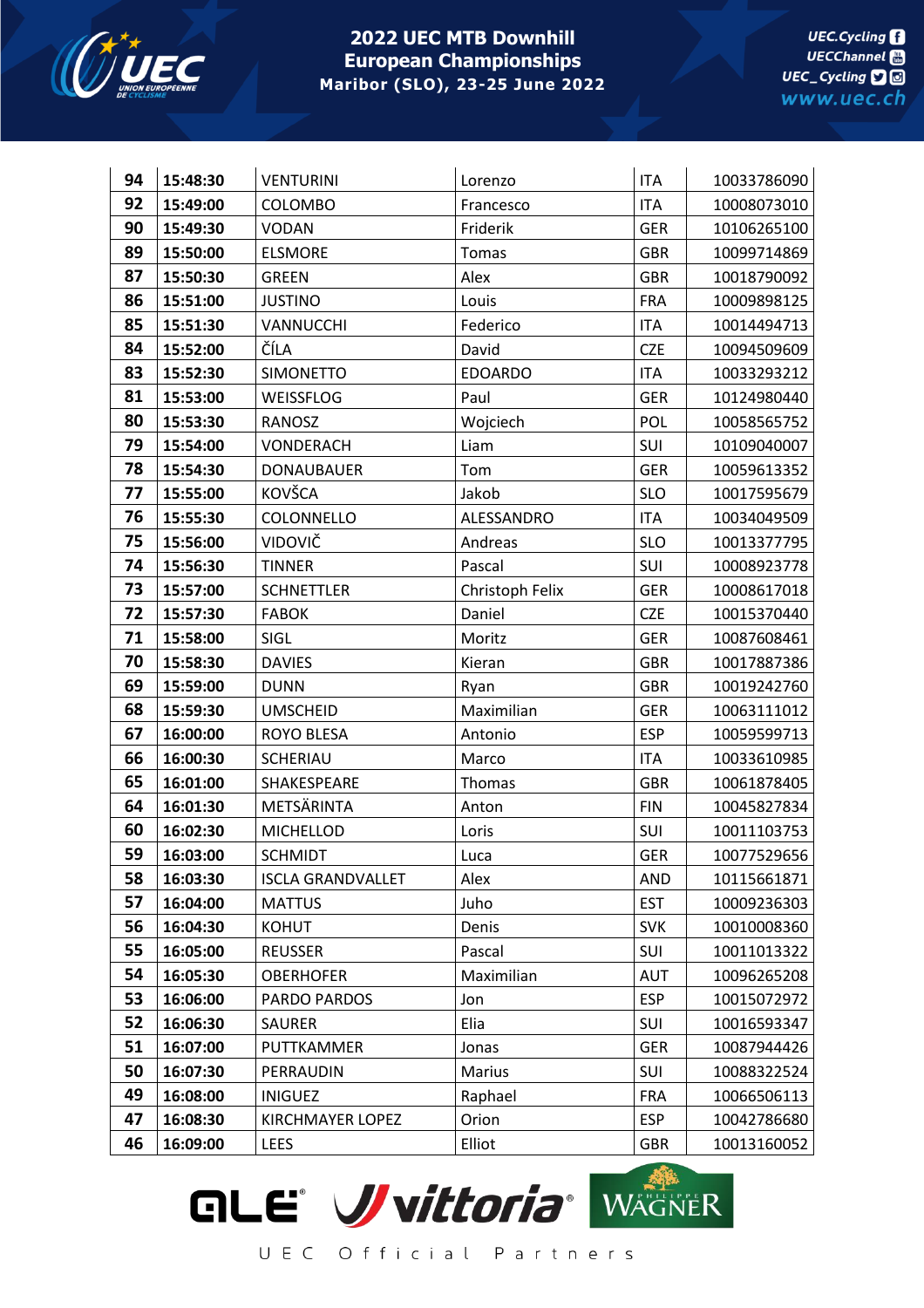

| 45           | 16:09:30 | <b>PAROZ</b>       | Junior          | SUI        | 10013451961 |
|--------------|----------|--------------------|-----------------|------------|-------------|
| 44           | 16:10:00 | <b>JORBA PRATS</b> | Ferran          | <b>ESP</b> | 10008831630 |
| 43           | 16:10:30 | <b>MOLLOY</b>      | Harry           | <b>GBR</b> | 10006816454 |
| 42           | 16:11:00 | <b>RANGER</b>      | <b>Bastien</b>  | SUI        | 10016590014 |
| 41           | 16:11:30 | <b>MEDICI</b>      | Simone          | <b>ITA</b> | 10008832337 |
| 40           | 16:12:00 | <b>STULIK</b>      | Christof        | <b>AUT</b> | 10092039341 |
| 39           | 16:12:30 | LAMM               | Nico            | <b>GER</b> | 10074168507 |
| 38           | 16:13:00 | <b>GUIBAL</b>      | Thomas          | <b>FRA</b> | 10011238442 |
| 36           | 16:13:30 | <b>FERENCZI</b>    | Marcell Sándor  | <b>HUN</b> | 10063773541 |
| 97           | 16:14:00 | Lehmann            | Hannes          | <b>GER</b> | 10051084830 |
| 35           | 16:14:30 | <b>GOMILŠČEK</b>   | Žak             | <b>SLO</b> | 10017640745 |
| 34           | 16:15:00 | <b>CIMPERMAN</b>   | Jan             | <b>SLO</b> | 10008164956 |
| 33           | 16:15:30 | <b>TAILLEFER</b>   | Cédric          | <b>FRA</b> | 10056648889 |
| 32           | 16:16:00 | <b>KONSTANTY</b>   | Damian          | POL        | 10015406412 |
| 31           | 16:16:30 | CABIROU            | Rudy            | <b>FRA</b> | 10007714413 |
| 29           | 16:17:00 | CAROLI             | Jérôme          | SUI        | 10008172232 |
| 28           | 16:17:30 | PILV               | Armin           | <b>EST</b> | 10013568967 |
| 27           | 16:18:00 | <b>PAYET</b>       | Florent         | <b>FRA</b> | 10004035685 |
| 26           | 16:18:30 | <b>CSERJÉSI</b>    | Patrik          | <b>HUN</b> | 10083138579 |
| 25           | 16:19:00 | KRÁL               | Antonín         | <b>CZE</b> | 10016067628 |
| 24           | 16:19:30 | BAŠIĆ              | Ivan            | <b>CRO</b> | 10016258190 |
| 22           | 16:20:00 | <b>HOFMANN</b>     | Noah            | <b>AUT</b> | 10108310685 |
| 21           | 16:20:30 | RAINIO             | Onni            | <b>FIN</b> | 10045811969 |
| 20           | 16:21:00 | SEHNAL             | Stanislav       | <b>CZE</b> | 10007710571 |
| 19           | 16:21:30 | LEHMANN            | Lino            | SUI        | 10094455247 |
| 18           | 16:22:00 | <b>GUIONNET</b>    | lan             | <b>FRA</b> | 10057674766 |
| 17           | 16:22:30 | <b>INTROZZI</b>    | Stefano         | <b>ITA</b> | 10032121027 |
| 16           | 16:23:00 | <b>GATEV</b>       | Stivian         | <b>BUL</b> | 10010010481 |
| 15           | 16:23:30 | <b>INIGUEZ</b>     | Matteo          | <b>FRA</b> | 10066506012 |
| 14           | 16:24:00 | <b>CHAPELET</b>    | Simon           | <b>FRA</b> | 10071553749 |
| 13           | 16:24:30 | ŽABJEK             | Jure            | <b>SLO</b> | 10008164855 |
| 12           | 16:25:00 | ROGGE              | <b>ANTOINE</b>  | <b>FRA</b> | 10078163590 |
| 11           | 16:25:30 | ZWAR KVIST         | Benjamin        | <b>SWE</b> | 10011107086 |
| 10           | 16:26:30 | NIEDERBERGER       | Noel            | SUI        | 10007568913 |
| 8            | 16:27:30 | <b>PIERRON</b>     | <b>Baptiste</b> | <b>FRA</b> | 10008586504 |
| 7            | 16:28:30 | <b>BARANEK</b>     | Rastislav       | <b>SVK</b> | 10008169808 |
| 6            | 16:29:30 | ZWAR               | Oliver          | <b>SWE</b> | 10008106857 |
| 5            | 16:30:30 | LEVESQUE           | Dylan           | <b>FRA</b> | 10008831731 |
| 4            | 16:31:30 | <b>THIRION</b>     | Rémi            | <b>FRA</b> | 10005415715 |
| 3            | 16:32:30 | KOLB               | Andreas         | <b>AUT</b> | 10009187092 |
| $\mathbf{2}$ | 16:33:30 | <b>TRUMMER</b>     | David           | <b>AUT</b> | 10007713403 |